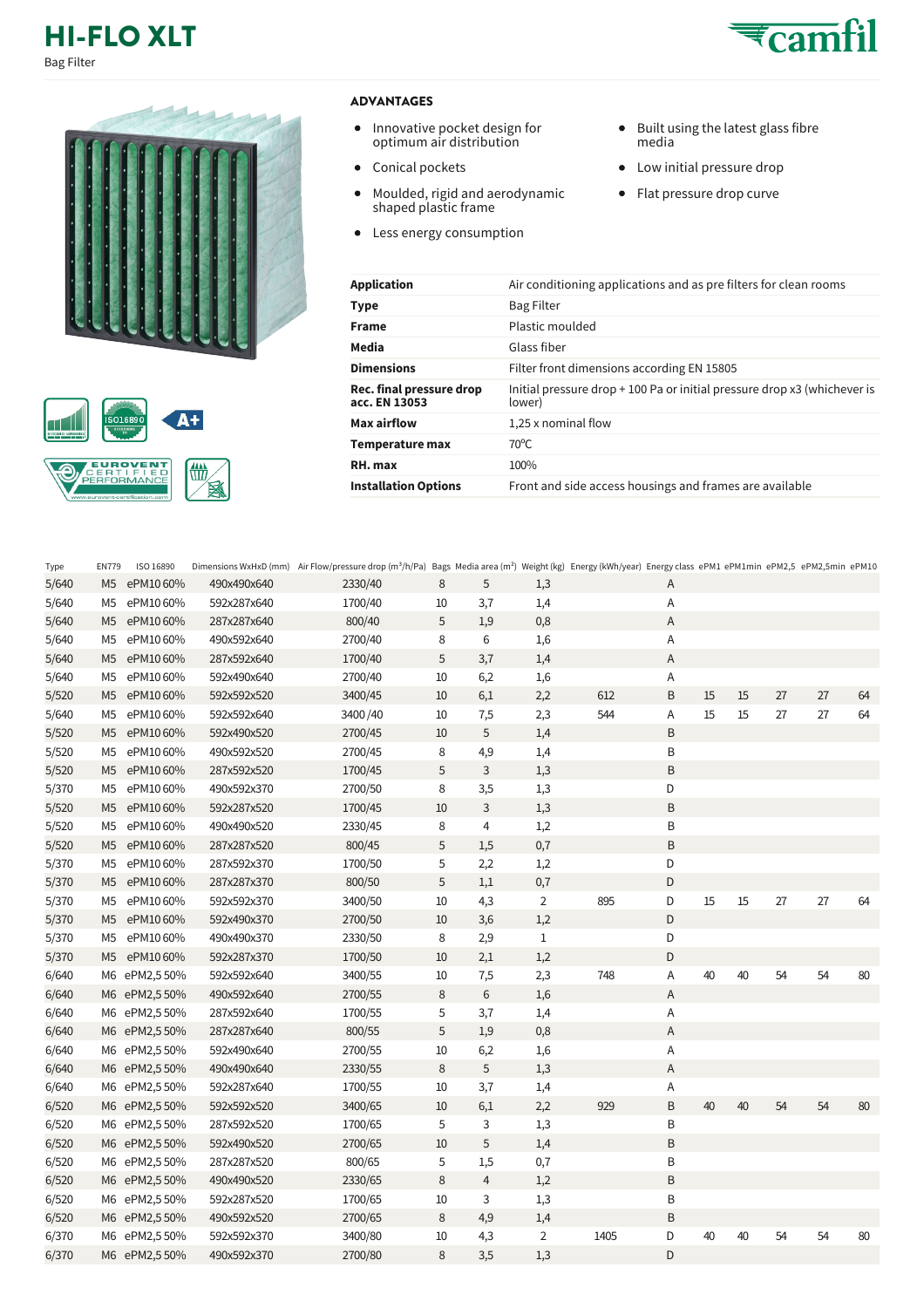| Type     | <b>EN779</b>   | ISO 16890    |             | Dimensions WxHxD (mm) Air Flow/pressure drop (m <sup>3</sup> /h/Pa) Bags Media area (m <sup>2</sup> ) Weight (kg) Energy (kWh/year) Energy class ePM1 ePM1min ePM2,5 ePM2,5 min ePM10 |             |     |                |      |             |        |    |                            |               |    |
|----------|----------------|--------------|-------------|---------------------------------------------------------------------------------------------------------------------------------------------------------------------------------------|-------------|-----|----------------|------|-------------|--------|----|----------------------------|---------------|----|
| 6/370    |                | M6 ePM2,550% | 592x490x370 | 2700/80                                                                                                                                                                               | 10          | 3,6 | 1,2            |      | D           |        |    |                            |               |    |
| 6/370    |                | M6 ePM2,550% | 490x490x370 | 2330/80                                                                                                                                                                               | $\,8\,$     | 2,9 | $\mathbf{1}$   |      | D           |        |    |                            |               |    |
| 6/370    |                | M6 ePM2,550% | 592x287x370 | 1700/80                                                                                                                                                                               | 10          | 2,1 | 1,2            |      | D           |        |    |                            |               |    |
| 6/370    |                | M6 ePM2,550% | 287x287x370 | 800/80                                                                                                                                                                                | 5           | 1,1 | 0,7            |      | D           |        |    |                            |               |    |
| 6/370    |                | M6 ePM2,550% | 287x592x370 | 1700/80                                                                                                                                                                               | 5           | 2,2 | 1,2            |      | D           |        |    |                            |               |    |
| 7/670    | F7             | ePM1 60%     | 592x490x670 | 2700/65                                                                                                                                                                               | 10          | 6,5 | 1,6            |      | A+          |        |    |                            |               |    |
| 7/670    | F7             | ePM1 60%     | 490x490x670 | 2330/65                                                                                                                                                                               | 8           | 5,2 | 1,3            |      | $A+$        |        |    |                            |               |    |
| 7/670    | F7             | ePM1 60%     | 592x287x670 | 1700/65                                                                                                                                                                               | 10          | 3,8 | 1,4            |      | A+          |        |    |                            |               |    |
| 7/640    | F7             | ePM1 60%     | 592x490x640 | 2700/70                                                                                                                                                                               | 10          | 6,2 | 1,6            |      | Α           |        |    |                            |               |    |
| 7/640    | F7             | ePM1 60%     | 490x490x640 | 2330/70                                                                                                                                                                               | $\,8\,$     | 5   | 1,3            |      | A           |        |    |                            |               |    |
| 7/640    | F7             | ePM1 60%     | 592x287x640 | 1700/70                                                                                                                                                                               | 10          | 3,7 | 1,4            |      | Α           |        |    |                            |               |    |
| 7/520    | F7             | ePM1 60%     | 592x490x520 | 2700/75                                                                                                                                                                               | 10          | 5   | 1,4            |      | Β           |        |    |                            |               |    |
| 7/520    | F7             | ePM1 60%     | 490x490x520 | 2330/75                                                                                                                                                                               | 8           | 4   | 1,2            |      | Β           |        |    |                            |               |    |
| 7/520    | F7             | ePM1 60%     | 592x287x520 | 1700/75                                                                                                                                                                               | 10          | 3   | 1,3            |      | Β           |        |    |                            |               |    |
| 7/370    | F7             | ePM1 60%     | 592x490x370 | 2700/100                                                                                                                                                                              | 10          | 3,6 | 1,2            |      | D           |        |    |                            |               |    |
| 7/370    | F7             | ePM1 60%     | 490x490x370 | 2330/100                                                                                                                                                                              | $\,8\,$     | 2,9 | $\mathbf{1}$   |      | D           |        |    |                            |               |    |
| 7/370    | F7             | ePM1 60%     | 592x287x370 | 1700/100                                                                                                                                                                              | 10          | 2,1 | 1,2            |      | D           |        |    |                            |               |    |
| 7/670    | F7             | ePM1 60%     | 592x592x670 | 3400/65                                                                                                                                                                               | 10          | 7,9 | 2,3            | 838  | $A+$        | 62     | 62 | 71                         | 71            | 90 |
| 7/670    | F7             | ePM1 60%     | 490x592x670 | 2700/65                                                                                                                                                                               | 8           | 6,3 | 1,6            |      | A+          |        |    |                            |               |    |
| 7/670    | F7             | ePM1 60%     | 287x592x670 | 1700/65                                                                                                                                                                               | $\mathsf S$ | 3,8 | 1,4            |      | $A+$        |        |    |                            |               |    |
| 7/670    | F7             | ePM1 60%     | 287x287x670 | 800/65                                                                                                                                                                                | 5           | 1,9 | 0,8            |      | A+          |        |    |                            |               |    |
|          |                | ePM1 60%     |             |                                                                                                                                                                                       |             |     |                | 918  |             | 62     | 62 | $71\,$                     | 71            | 90 |
| 7/640    | F7             |              | 592x592x640 | 3400/70                                                                                                                                                                               | 10          | 7,5 | 2,3            |      | Α           |        |    |                            |               |    |
| 7/640    | F7             | ePM1 60%     | 490x592x640 | 2700/70                                                                                                                                                                               | 8           | 6   | 1,6            |      | Α           |        |    |                            |               |    |
| 7/640    | F7             | ePM1 60%     | 287x592x640 | 1700/70                                                                                                                                                                               | 5           | 3,7 | 1,4            |      | Α           |        |    |                            |               |    |
| 7/640    | F7             | ePM1 60%     | 287x287x640 | 800/70                                                                                                                                                                                | 5           | 1,9 | 0,8            |      | Α           |        |    |                            |               |    |
| 7/520    | F7             | ePM1 60%     | 592x592x520 | 3400/75                                                                                                                                                                               | 10          | 6,1 | 2,2            | 1031 | Β           | 62     | 62 | $71\,$                     | 71            | 90 |
| 7/520    | F7             | ePM1 60%     | 490x592x520 | 2700/75                                                                                                                                                                               | 8           | 4,9 | 1,4            |      | Β           |        |    |                            |               |    |
| 7/520    | F7             | ePM1 60%     | 287x592x520 | 1700/75                                                                                                                                                                               | 5           | 3   | 1,3            |      | Β           |        |    |                            |               |    |
| 7/520    | F7             | ePM1 60%     | 287x287x520 | 800/75                                                                                                                                                                                | 5           | 1,5 | 0,7            |      | В           |        |    |                            |               |    |
| 7/370    | F7             | ePM1 60%     | 592x592x370 | 3400/100                                                                                                                                                                              | 10          | 4,3 | $\overline{2}$ | 1643 | D           | 62     | 62 | 71                         | $71$          | 90 |
| 7/370    | F7             | ePM1 60%     | 490x592x370 | 2700/100                                                                                                                                                                              | 8           | 3,5 | 1,3            |      | D           |        |    |                            |               |    |
| 7/370    | F7             | ePM160%      | 287x592x370 | 1700/100                                                                                                                                                                              | $\mathsf S$ | 2,2 | 1,2            |      | D           |        |    |                            |               |    |
| 7/370    | F7             | ePM1 60%     | 287x287x370 | 800/100                                                                                                                                                                               | 5           | 1,1 | 0,7            |      | D           |        |    |                            |               |    |
| 0170/640 |                | ePM170%      | 592x592x640 | 3400/95                                                                                                                                                                               | 10          | 7,5 | 2,3            | 1213 | Β           | 70     | 70 | 78                         | 78            | 93 |
| 0170/640 |                | ePM170%      | 490x592x640 | 2700/95                                                                                                                                                                               | 8           | 6   | 1,6            |      | Β           |        |    |                            |               |    |
| 0170/640 |                | ePM170%      | 287x592x640 | 1700/95                                                                                                                                                                               | 5           | 3,7 | 1,4            |      | B           |        |    |                            |               |    |
| 0170/640 |                | ePM170%      | 592x287x640 | 1700/95                                                                                                                                                                               | 10          | 3,7 | 1,4            |      | Β           |        |    |                            |               |    |
| 0170/640 |                | ePM170%      | 287x287x640 | 800/95                                                                                                                                                                                | $\mathsf S$ | 1,9 | 0,8            |      | B           |        |    |                            |               |    |
| 0170/640 |                | ePM170%      | 592x490x640 | 2700/95                                                                                                                                                                               | 10          | 6,2 | 1,6            |      | Β           |        |    |                            |               |    |
| 0170/640 |                | ePM170%      | 490x490x640 | 2330/95                                                                                                                                                                               | $\,8\,$     | 5   | 1,3            |      | B           |        |    |                            |               |    |
| 0170/520 |                | ePM170%      | 592x592x520 | 3400/115                                                                                                                                                                              | 10          | 6,1 | 2,2            | 1462 | C           | $70\,$ | 70 | $78\,$                     | $78\,$        | 93 |
| 0170/520 |                | ePM170%      | 490x592x520 | 2700/115                                                                                                                                                                              | $\,8\,$     | 4,9 | 1,4            |      | $\mathsf C$ |        |    |                            |               |    |
| 0170/520 |                | ePM170%      | 287x592x520 | 1700/115                                                                                                                                                                              | 5           | 3   | 1,3            |      | $\mathsf C$ |        |    |                            |               |    |
| 0170/520 |                | ePM170%      | 592x287x520 | 1700/115                                                                                                                                                                              | $10\,$      | 3   | 1,3            |      | $\mathsf C$ |        |    |                            |               |    |
| 0170/520 |                | ePM170%      | 287x287x520 | 800/115                                                                                                                                                                               | 5           | 1,5 | 0,7            |      | $\mathsf C$ |        |    |                            |               |    |
| 0170/520 |                | ePM170%      | 592x490x520 | 2700/115                                                                                                                                                                              | $10\,$      | 5   | 1,4            |      | $\mathsf C$ |        |    |                            |               |    |
| 0170/520 |                | ePM170%      | 490x490x520 | 2330/115                                                                                                                                                                              | 8           | 4   | 1,2            |      | С           |        |    |                            |               |    |
| 9/640    | F <sub>9</sub> | ePM185%      | 592x592x640 | 3400/160                                                                                                                                                                              | 10          | 7,5 | 1,6            | 2016 | D           | 87     | 87 | $91\,$                     | $\mathsf{91}$ | 98 |
| 9/640    | F9             | ePM185%      | 490x592x640 | 2700/160                                                                                                                                                                              | 8           | 6   | 1,6            |      | D           |        |    |                            |               |    |
| 9/640    | F <sub>9</sub> | ePM185%      | 287x592x640 | 1700/160                                                                                                                                                                              | 5           | 3,7 | 1,4            |      | D           |        |    |                            |               |    |
| 9/640    | F <sub>9</sub> | ePM185%      | 287x287x640 | 800/160                                                                                                                                                                               | 5           | 1,9 | $0,8$          |      | D           |        |    |                            |               |    |
|          | F <sub>9</sub> | ePM185%      |             |                                                                                                                                                                                       |             |     |                |      |             |        |    |                            |               |    |
| 9/640    |                |              | 592x287x640 | 1700/160                                                                                                                                                                              | 10          | 3,7 | 1,4            |      | D           |        |    |                            |               |    |
| 9/640    | F <sub>9</sub> | ePM185%      | 592x490x640 | 2700/160                                                                                                                                                                              | 10          | 6,2 | $1,6$          |      | D           |        |    |                            |               |    |
| 9/640    | F <sub>9</sub> | ePM185%      | 490x490x640 | 2330/160                                                                                                                                                                              | $\,8\,$     | 5   | 1,3            |      | D           |        |    |                            |               |    |
| 9/520    | F9             | ePM185%      | 592x592x520 | 3400/160                                                                                                                                                                              | $10$        | 6,1 | 2,2            | 2130 | D           | $87\,$ | 87 | $\ensuremath{\mathsf{91}}$ | $91\,$        | 98 |
| 9/520    | F <sub>9</sub> | ePM185%      | 490x592x520 | 2700/160                                                                                                                                                                              | $\,8\,$     | 4,9 | 1,4            |      | D           |        |    |                            |               |    |
| 9/520    | F <sub>9</sub> | ePM185%      | 287x592x520 | 1700/160                                                                                                                                                                              | 5           | 3   | 1,3            |      | D           |        |    |                            |               |    |
| 9/520    | F <sub>9</sub> | ePM185%      | 287x287x520 | 800/160                                                                                                                                                                               | $\mathsf S$ | 1,5 | 0,7            |      | D           |        |    |                            |               |    |
| 9/520    | F9             | ePM185%      | 592x287x520 | 1700/160                                                                                                                                                                              | 10          | 3   | 1,3            |      | D           |        |    |                            |               |    |
| 9/520    | F <sub>9</sub> | ePM185%      | 592x490x520 | 2700/160                                                                                                                                                                              | $10\,$      | 5   | 1,4            |      | D           |        |    |                            |               |    |
| 9/520    | F <sub>9</sub> | ePM185%      | 490x490x520 | 2330/160                                                                                                                                                                              | 8           | 4   | 1,2            |      | D           |        |    |                            |               |    |

Energy Consumption, kWh/year: Calculated according to Eurovent Guideline 4/21-2019 Energy class: according to Eurovent RS 4/C/001-2019